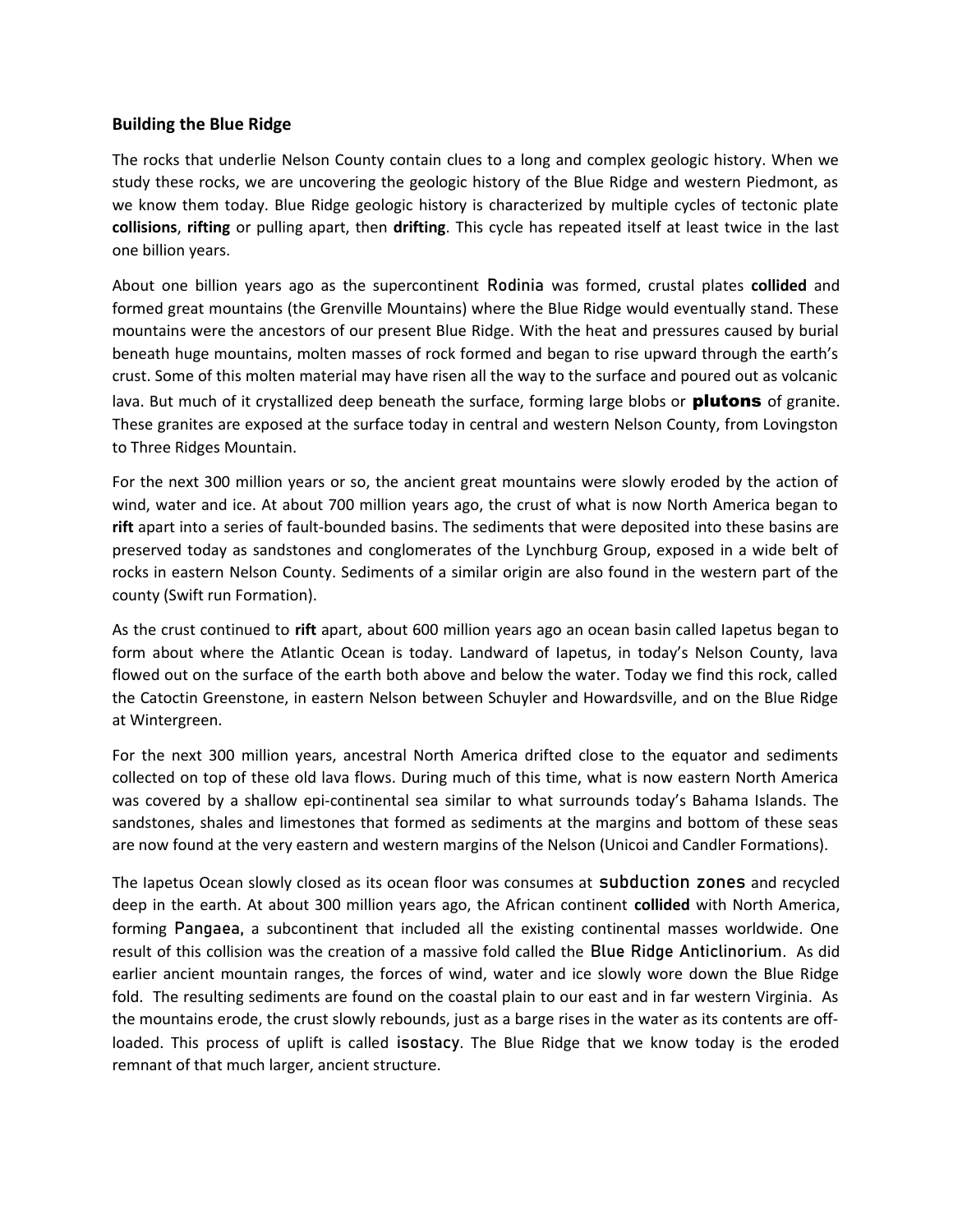About 200 million years ago, the crust began to **rift** apart once4 again into a series of elongate basins, as the Atlantic Ocean began to form. One of these basins was located in the vicinity of what is now Howardsville, where rocks composed of ancient basin sediments and cobbles are now well-exposed.

Today the east coast of North America is tectonically quiet, the only tectonic activity occurring far from its coast in the Mid-Atlantic Ridge where new ocean crust is being formed. Once again, North America is adrift, slowly coursing to the west, many degrees north of the equator. The second cycle is thus completed.

## Description of rocks:

**Rock#1 Granite**…These two rocks are the oldest in the exhibit at about 1800 million years. They were originally sedimentary and volcanic rocks that were metamorphosed later as deep burial and tectonic forces created high temperatures and pressures. (Metamorphism results in a change in the appearance and composition of a rock as a result of pressure and /or temperature changes as well as, in many instances, exposure to circulation fluids.) These rocks may have formed on the margin of a very early or proto-North American plate. Granulite or granulite gneisses are part of what we call the Blue Ridge Basement Complex. Notice the "foliation" or layering resulting from the alternation of bands of light minerals (quartz and feldspar), and dark minerals (especially pyroxene). The banding and recrystallization of the minerals are hallmarks of high-grade metamorphism.

**2-11 Granite…**There are several examples of granite or granite-like rocks in the exhibit. Granite is an igneous rock that forms as hot molten magma rises in the crust with the heat generated by a mountain building event. The mountain building even in this case was called the Grenville Orogeny, which occurred as an early supercontinent, Rodinia, was formed about 1100 million years ago. The masses of molten rock (plutons) cooled slowly deep within the crust, allowing time for large crystals of quartz, feldspar and dark minerals to develop. These plutons" intruded" or rose into the granulites that we saw at the beginning of the exhibit. After millions of years of erosion, the granites and the granulites, called the Blue Ridge Basement Complex, have become exposed at the surface where we see them now.

**5 Roseland Anorthosite**…You may have seen this white rock, when crushed, on and beside many of our roads in Nelson County. It is a unique type of granite composed of white feldspar with varying amounts of blue quartz. When pure white, the anorthosite (also called aplite) maybe used in the ceramic industry. The blue in the quartz is the result of light rays bent by tiny crystals of rutile, a mineral containing titanium.

**6 Nelsonite**…Named for Nelson County, this rock is composed of minerals that contain the element titanium. Nelsonite was an important commercial source of titanium several years ago. Titanium is a metal that is noted for its strength, lightness and toleration of high temperature. Nelsonite is an igneous rock that is found around the community of Bryant.

**8 Soapstone**…Originally what would become soapstone was an igneous rock. Later it was metamorphosed to a rock, which contains the mineral tale giving it its characteristic soapy feel. Soapstone is so soft that it can be sawed and then fashioned into various objects. It has excellent heatretaining properties making it useful in the manufacture of counter tops, stones and bowls. It has been used as a dimension stone in the building industry. Schuyler was the center of a large soapstone industry earlier in the  $20<sup>th</sup>$  century. Now, soapstone is primarily used in the craft industry.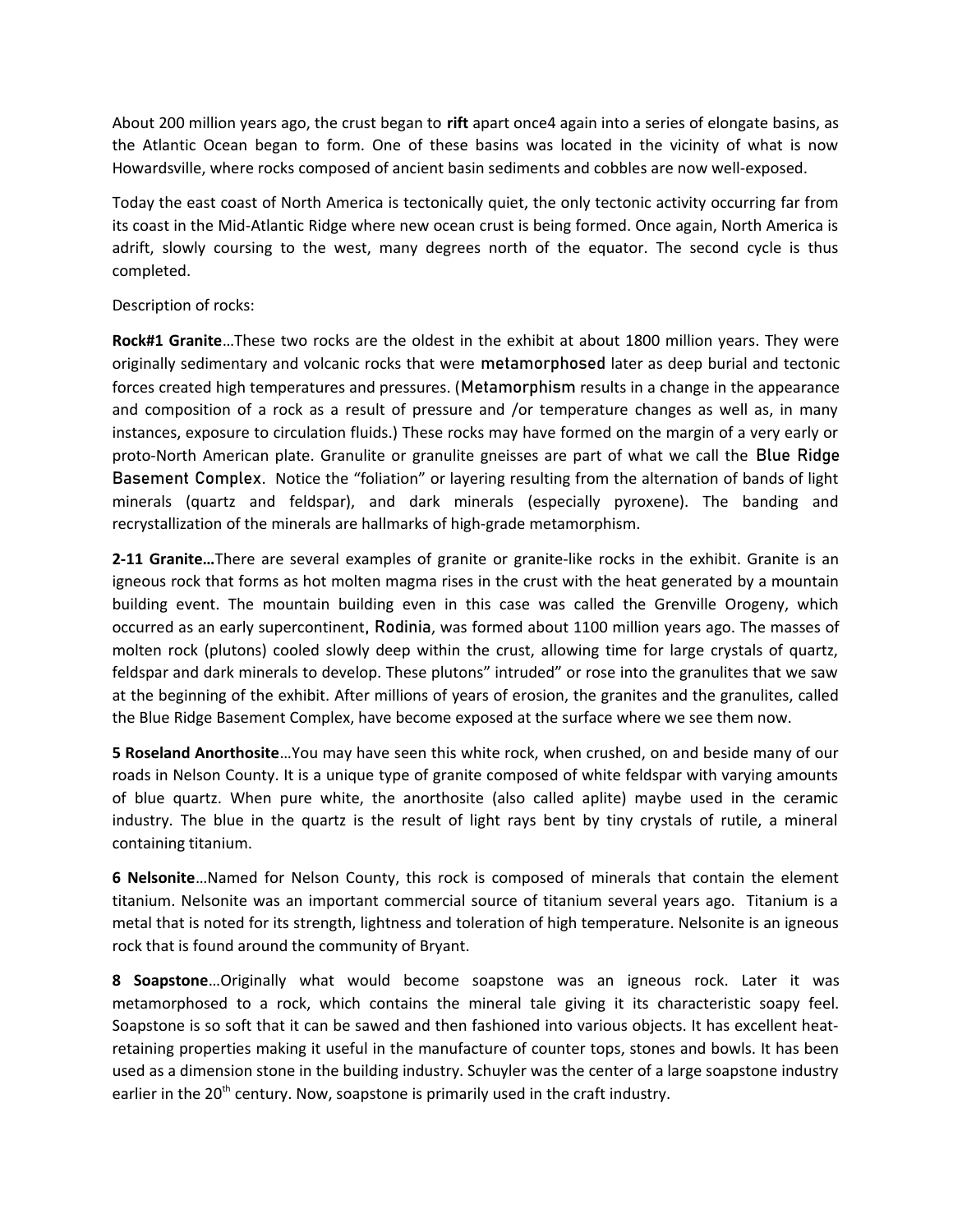**9 Unakite…**When granite is recrystallized or metamorphosed by heat and "briney" fluids, its minerals are changed to those we see here. Look at the beautiful greens (epidote), reds (alkaline feldspars) and blues (quartz) of the crystals in this rock. The metamorphosis of the granite to unakite frequently occurs adjacent to molten rock such as a basalt that supplies the heat and fluids that cause the recrystallization.

**12 Rockfish Granodiorite…** Just as granites rise into the crust with the heat produced by mountain building (orogeny), granite-like rocks called granodiorites my rise into the crust with heat produced by rifting or stretching of the tectonic plate. Chemical analysis of these rocks shows characteristic compositions that point to an anorogenic process. Anorogenic means "not mountain building" or in this case rifting. The granodiorites indicate that a rifting process was beginning as Rodinia began to disassemble.

**13, 14, 15 Swift Run Formation and Lynchburg Group…**For 500 million years, from 1100 to 600 million years ago, the granites and granulites of the mountains and the highlands to the west of this site were exposed to weathering and erosion. Stream-born sediments collected in the lowlands between the granitic hills (Swift Run Formation). At around 700 million years ago, a series of fault-bounded basins developed as Rodinia began to rift apart, the sediments which were shed into these basins are exposed at the surface today in eastern Nelson County as metamorphosed sandstone, siltstones and conglomerates of the Lynchburg Group.

**16 Amphibolite…**Notice the salt and pepper appearance, the result of the dark mineral, an amphibole and the lighter mineral feldspar. Amphibolite commonly occurs as dikes, which originate as thin seams of molten rock that cut through surrounding rock as they rise through cracks and fissures toward the surface of the crust. These dikes may have been the feeders or channels via which lava reached the surface 570 million years ago.

**17, 18, 19, 20 Catoctin metabasalts or "greenstones" …**570 million years ago as the supercontinent Rodinia was rifted apart, lava came up through the fissures and cracks in that fractured crust. A dozen or more separate lava flows flooded the landscape, each cooling quickly on exposure to air or water. This rifting eventually allowed development of the lapetus or the proto-Atlantic Ocean. Later, the minerals in the basalt were recrystallized (metamorphosed) to chlorite, epidote and actinolite producing the green color characteristic of "greenstone".

 Here we see many varieties of rocks included in the Catoctin formation. There are "vesicular" rocks with gas bubbles later filled with white minerals (rock#20). There are "brecciated" rocks made up of angular fragments of rock that formed as lava flows bulldozed underlying rocks and churned their way across the surface of the earth (rock#20). Also note the rock with the large light colored crystals (feldspar), a hallmark of an unusual cooling history (rock#19). The pistachio-green rock called epidosite (rock#17) is composed of the metamorphic mineral epidote which formed as briney seawater percolated through extruded basalts on the floor of the opening ocean basin (rock#17).

**21 Unicoi or Weverton sandstones and conglomerates**…During the Cambrain Period about 550 million years ago, as the Iapetus Sea widened, rift basins and the coast of proto-North America received sedimentary deposits of gravel, sand and mud from the eroding Grenville mountains to the west. The Unicoi Formation includes those coarse sediments that collected near the base of steep cliffs that were produced by the rifting or pulling apart of the crust.